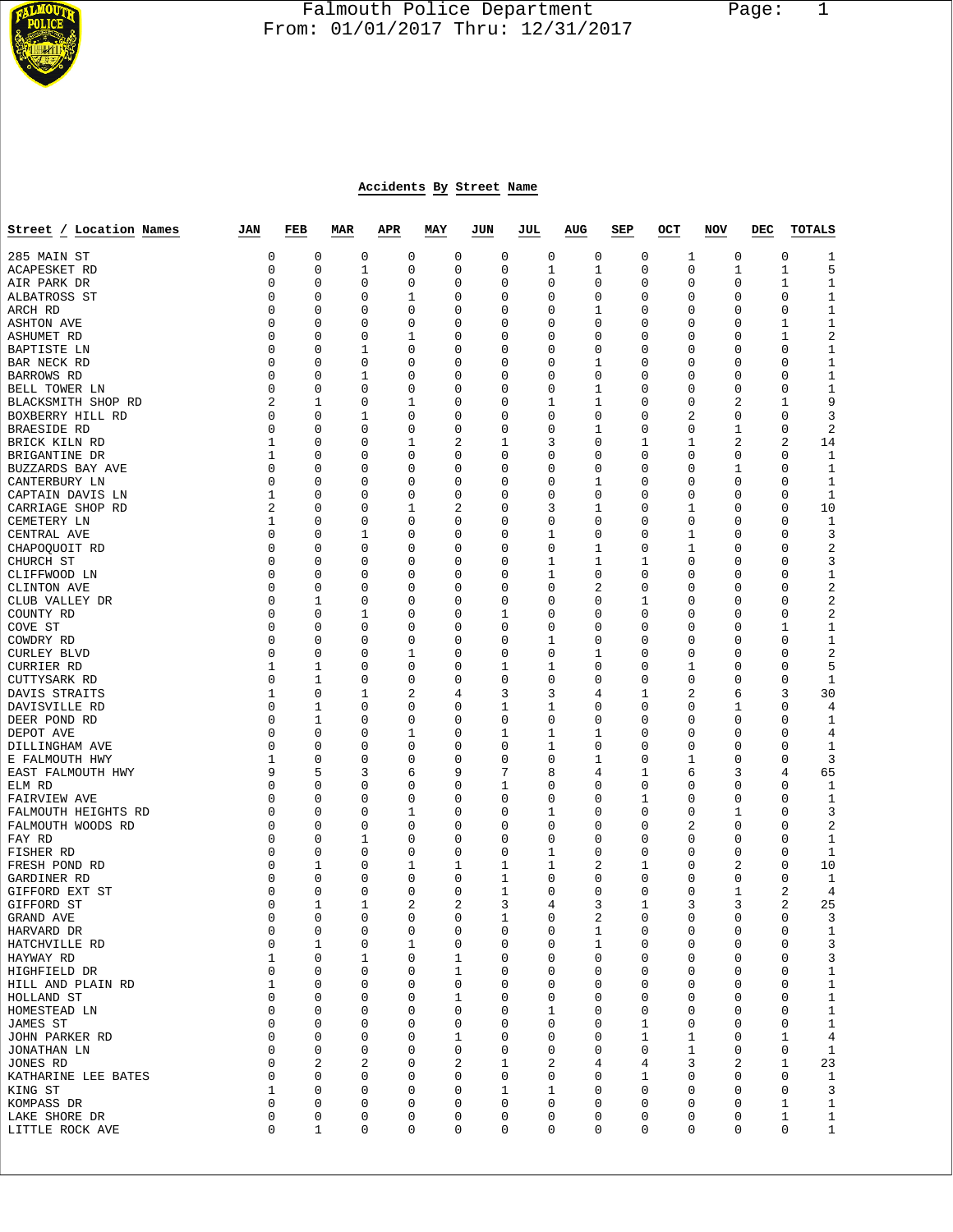## Falmouth Police Department Page: 2 From: 01/01/2017 Thru: 12/31/2017

| LOCUST ST            | 1              | 1              | 0            | 0           | 1           | 3              | 2  | 2           | 0              | 0        | 0           | 0            | 10                      |
|----------------------|----------------|----------------|--------------|-------------|-------------|----------------|----|-------------|----------------|----------|-------------|--------------|-------------------------|
| LUSCOMBE AVE         | $\mathbf 0$    | $\mathbf 0$    | 0            | $\mathbf 0$ | 0           | $\mathbf 0$    | 3  | 3           | 0              | 0        | 0           | 0            | 6                       |
| MAIN ST              | 7              | 4              | 1            | 4           | 1           | 8              | 12 | 11          | 6              | 4        | 5           | 3            | 66                      |
| MARAVISTA AVE        | 0              | 0              | 1            | 0           | 0           | 1              | 1  | 0           | 1              | 1        | 2           | 0            | 7                       |
| MARAVISTA AVE EXT    | 0              | 0              | 0            | 0           | 1           | 0              | 0  | 0           | 0              | 0        | 0           | 0            | 1                       |
| MARTIN RD            | 0              | $\mathbf 0$    | 0            | 0           | 0           | $\mathbf{1}$   | 0  | 0           | 0              | 0        | 0           | 0            | 1                       |
| MBL ST               | 0              | 0              | 0            | 0           | 0           | 0              | 0  | 0           | 0              | 1        | 0           | 0            | $\mathbf{1}$            |
|                      | 0              | 0              |              | 0           |             |                |    | 0           | 0              |          | 0           | 0            |                         |
| MEADOW NECK RD       |                |                | 0            |             | 0           | 1              | 0  |             |                | 0        |             |              | $\mathbf{1}$            |
| MENAUHANT RD         | 0              | 0              | 1            | 1           | 0           | $\mathbf 1$    | 0  | 0           | 1              | 0        | 1           | 0            | 5                       |
| METOXIT RD           | 0              | 0              | 0            | 0           | 0           | 0              | 0  | 0           | 0              | 1        | 0           | 0            | 1                       |
| MONMOUTH CIR         | 0              | 1              | 0            | 0           | 0           | $\mathbf 0$    | 0  | 0           | 0              | 0        | 0           | 0            | $1\,$                   |
| NANTUCKET AVE        | $\mathbf 0$    | 0              | 0            | 0           | 0           | $\mathbf 1$    | 0  | 0           | 1              | 0        | 0           | 0            | $\sqrt{2}$              |
| NASHAWENA ST         | 0              | 0              | 0            | 0           | 0           | 0              | 0  | 0           | 0              | 1        | 0           | 0            | 1                       |
| NOBSKA RD            | $\Omega$       | 0              | 0            | 0           | 0           | 0              | 0  | 0           | 0              | 1        | 0           | 0            | $\mathbf{1}$            |
| NORTH BOURNES POND   | 0              | 0              | 0            | 0           | 0           | 0              | 0  | 0           | 0              | 0        | 0           | 1            | $\mathbf{1}$            |
| NORTH FALMOUTH HWY   | 2              | 0              | 0            | 0           | 0           | 1              | 3  | 0           | 0              | 0        | 2           | 0            | 8                       |
|                      |                |                |              |             |             |                |    |             |                |          |             |              |                         |
| NORTH MAIN ST        | 1              | 0              | 0            | 0           | 0           | $\overline{2}$ | 0  | 1           | 0              | 0        | 0           | 0            | 4                       |
| NYE RD               | 0              | $\mathbf 0$    | 0            | $\mathbf 0$ | 0           | $\mathbf 0$    | 0  | 1           | 0              | 0        | 0           | $\mathbf 0$  | 1                       |
| OLD BARNSTABLE RD    | 0              | 1              | 3            | 2           | 3           | 1              | 1  | 2           | 1              | 0        | 1           | 2            | 17                      |
| OLD MAIN RD          | $\Omega$       | 0              | 2            | 0           | 0           | $\mathbf 0$    | 0  | 0           | 1              | 0        | 0           | 1            | 4                       |
| OLD MEETING HOUSE RD | 2              | 0              | 0            | 0           | 1           | $\mathbf 0$    | 1  | 0           | 0              | 0        | 0           | 0            | 4                       |
| OSTROM RD            | 0              | 0              | 1            | 0           | 0           | 0              | 0  | 0           | 0              | 0        | 0           | 0            | 1                       |
| OVERY DR             | 1              | 0              | 0            | 0           | 0           | 0              | 0  | 0           | 0              | 0        | 0           | 0            | 1                       |
| OX BOW RD            | $\mathbf 0$    | $\mathbf 0$    | 0            | 0           | 0           | 0              | 1  | 0           | 0              | 0        | 0           | 0            | $\mathbf{1}$            |
|                      | 0              |                |              | 0           |             |                | 0  | 0           |                |          |             | 0            | 4                       |
| OYSTER POND RD       |                | 1              | 0            |             | 0           | 0              |    |             | 1              | 1        | 1           |              |                         |
| PALMER AVE           | 1              | $\overline{a}$ | 2            | 7           | 1           | 5              | 7  | 5           | 4              | 2        | 0           | 0            | 36                      |
| PERCIVAL RD          | $\mathbf 0$    | 0              | 0            | 0           | 0           | $\mathbf 0$    | 0  | $\mathbf 1$ | 0              | 0        | 0           | 0            | 1                       |
| PHILADELPHIA ST      | 0              | 0              | 0            | 0           | 1           | 0              | 0  | 0           | 0              | 0        | 0           | 0            | 1                       |
| PINECREST BEACH DR   | 0              | 1              | 0            | 0           | 1           | 0              | 0  | 0           | 0              | 2        | 0           | 1            | 5                       |
| POST OFFICE RD       | 0              | $\mathbf 0$    | 0            | 0           | 1           | 0              | 1  | 0           | 0              | 0        | 0           | 0            | 2                       |
| QUAKER RD            | 0              | 2              | 0            | 0           | 2           | 2              | 0  | 0           | 0              | 0        | 1           | 0            | 7                       |
| <b>OUISSETT AVE</b>  | 0              | 1              | 0            | 0           | 0           | $\mathbf 0$    | 0  | 0           | 0              | 0        | 1           | 0            | $\overline{\mathbf{c}}$ |
| RAILROAD AVE         | $\mathbf 0$    | $\mathbf 0$    | 0            | 0           | 0           | $\mathbf 0$    | 0  | 0           | 1              | 0        | 0           | 0            | $\mathbf{1}$            |
|                      | 0              | 0              |              | 0           | 0           | 0              | 0  | 1           | 0              |          | 0           |              | $\mathbf{1}$            |
| RANDOLPH ST          |                |                | 0            |             |             |                |    |             |                | 0        |             | 0            |                         |
| RED BROOK RD         | 0              | 1              | 0            | 1           | 0           | $\sqrt{2}$     | 1  | 0           | 0              | 1        | 0           | 0            | 6                       |
| RIDDLE HILL RD       | $\mathbf 0$    | 0              | 0            | 0           | 0           | $\mathbf 1$    | 0  | 0           | 0              | 0        | 0           | 0            | 1                       |
| ROBBINS RD           | 0              | 0              | 0            | 0           | 0           | 0              | 0  | 1           | 0              | 0        | 0           | 0            | 1                       |
| ROCKLEDGE DR         | $\mathbf 0$    | 0              | 0            | 0           | 0           | 1              | 0  | 0           | 0              | 0        | 0           | 0            | $\mathbf{1}$            |
| ROLLING ACRES LN     | 0              | 0              | 0            | 0           | 0           | $\mathbf 0$    | 0  | 1           | 0              | 0        | 0           | 0            | $\mathbf{1}$            |
| RT 151               | 8              | 8              | 3            | 5           | 7           | 3              | 9  | 8           | 6              | 6        | 4           | 2            | 69                      |
| RT 28 NORTH          | 3              | 1              | 0            | 0           | 0           | 0              | 1  | 0           | 0              | 0        | 0           | 1            | 6                       |
| RT 28 SOUTH          | $\overline{2}$ | 0              | 0            | 0           | 2           | $\sqrt{2}$     | 2  | 2           | $\overline{2}$ | 0        | 2           | $\mathbf 1$  | 15                      |
| RT 28A               | 0              | 0              | 0            | 0           | 0           | 1              | 0  | 0           | 0              | 0        | 0           | 0            | 1                       |
|                      |                |                |              |             |             |                |    |             |                |          |             |              |                         |
| SAINT MARKS RD       | 0              | 0              | 0            | 0           | 0           | 0              | 0  | 0           | 1              | 0        | 0           | 0            | 1                       |
| SAM TURNER RD        | $\mathbf 0$    | 0              | 1            | 0           | $\mathbf 0$ | $\mathbf 0$    | 1  | 0           | 0              | 2        | 0           | $\mathbf 0$  | $\overline{4}$          |
| SANDWICH RD          | 5              | 4              | 1            | 2           | 5           | 4              | 6  | 4           | 4              | 5        | 3           | 5            | 48                      |
| <b>SCRANTON AVE</b>  | 1              | 1              | 1            | 0           | 0           | 0              | 2  | 1           | 0              | 1        | 0           | 0            | 7                       |
| SEACOAST SHORES BLVD | $\mathbf 0$    | 1              | 1            | 0           | 0           | $\mathbf 0$    | 0  | 1           | 0              | 0        | 0           | 1            | 4                       |
| SEATUCKET RD         | 0              | 0              | 0            | 0           | 1           | 0              | 0  | 0           | 0              | 0        | 0           | 0            | 1                       |
| SHORE RD             | 0              | 0              | 0            | 1           | 0           | 0              | 0  | 0           | 0              | 0        | 0           | 0            | 1                       |
| SHORE ST             | 0              | 0              | 1            | 0           | 0           | $\mathbf 0$    | 0  | 1           | 0              | 0        | $\mathbf 0$ | 0            | $\sqrt{2}$              |
| SHOREWOOD DR         | 0              | 0              | 0            | 0           | 0           | 0              | 2  | 0           | 0              | 0        | 0           | 0            | 2                       |
|                      |                |                |              |             |             |                |    |             |                |          |             |              |                         |
| SIDERS POND RD       | 0              | 0              | 0            | 0           | 0           | 0              | T  | 0           | 0              | 0        | 0           | 0            | 1                       |
| SIPPEWISSETT RD      | $\mathsf 0$    | $\mathbf 0$    | 0            | $\mathbf 1$ | 0           | $1\,$          | 2  | 1           | 0              | 1        | 0           | $\mathsf 0$  | 6                       |
| SOPHIE LN            | 1              | 0              | 0            | 0           | 0           | 0              | 0  | 0           | 0              | 0        | 0           | 0            | $\mathbf{1}$            |
| SPRING BARS RD       | $\mathbf 0$    | $\mathbf 0$    | 0            | $\mathbf 0$ | 1           | 1              | 2  | 0           | 0              | 1        | 0           | 1            | 6                       |
| STANHOPE RD          | $\mathbf 0$    | $\mathbf 0$    | 0            | $\mathbf 0$ | 0           | $\mathbf 0$    | 0  | 1           | 0              | 0        | 0           | $\mathbf 0$  | $1\,$                   |
| SURF DR              | 0              | 0              | 0            | 0           | 0           | 2              | 0  | 1           | 0              | 0        | 1           | 0            | 4                       |
| TASHMOO DR           | $\mathbf 0$    | $\mathbf 0$    | 0            | 0           | 0           | $\mathbf 0$    | 1  | 0           | 0              | 0        | 0           | 0            | 1                       |
| TEATICKET HWY        | 10             | 11             | 5            | 5           | 10          | 15             | 8  | 15          | 12             | 12       | 5           | 6            | 114                     |
| TEATICKET PATH       | 0              | 0              | 0            | 0           | 0           | 0              | 0  | 0           | 0              | 0        | 1           | 0            | $\mathbf{1}$            |
|                      |                |                |              | 0           |             | 0              |    |             |                |          | 0           | 0            |                         |
| TER HEUN DR          | $\sqrt{2}$     | 1              | $\mathbf 1$  |             | 2           |                | 1  | 1           | $\sqrt{2}$     | 0        |             |              | 10                      |
| THOMAS B LANDERS RD  | 1              | 1              | $\mathbf{1}$ | 0           | 1           | $\mathbf 1$    | 1  | 0           | 0              | 0        | 0           | $\mathbf{1}$ | $7\phantom{.0}$         |
| TOWN HALL SQ         | 0              | $\mathsf 0$    | 0            | 0           | 0           | 0              | 0  | 0           | 1              | 0        | 0           | 0            | 1                       |
| TROTTING PARK RD     | 1              | 3              | 0            | 0           | 0           | $\overline{c}$ | 0  | 0           | 0              | 0        | 0           | 1            | 7                       |
| TRUMBULL RD          | $\mathbf 0$    | $\mathbf 0$    | 0            | $\mathbf 0$ | 0           | $\mathbf 0$    | 0  | 0           | 1              | 0        | 0           | $\mathbf 0$  | $\mathbf{1}$            |
| TURNER RD            | 0              | 0              | 0            | 1           | 0           | 0              | 0  | 0           | 0              | 0        | 1           | 0            | $\overline{c}$          |
| <b>UNKNOWN</b>       | $\mathbf 0$    | $\mathbf 0$    | 0            | $\mathbf 0$ | 1           | $\mathbf 0$    | 0  | 0           | 0              | $\Omega$ | 0           | 0            | $\mathbf{1}$            |
| WALDEN AVE           | $\mathbf 0$    | $\mathbf 0$    | 0            | 0           | 0           | $\mathbf 0$    | 0  | 0           | 0              | 1        | 0           | $\mathbf 0$  | $\mathbf{1}$            |
| WAQUOIT HWY          | 4              | 2              | 2            | 0           | 0           | 2              | 3  | 1           | 1              | 2        | 5           | 1            | 23                      |
|                      |                |                |              |             |             |                |    |             |                |          |             |              |                         |
| WAQUOIT LANDING RD   | 1              | $\mathsf 0$    | $\mathbf 0$  | 0           | 0           | 0              | 0  | 0           | 0              | 0        | 0           | 0            | $\mathbf{1}$            |
| WATER ST             | $\mathbf 0$    | 0              | $\mathbf{1}$ | 0           | 0           | 3              | 4  | 2           | 2              | 4        | 0           | 0            | 16                      |
| WEST FALMOUTH HWY    | 1              | 0              | 0            | 3           | 0           | 2              | 1  | 1           | 1              | 0        | 0           | 1            | 10                      |